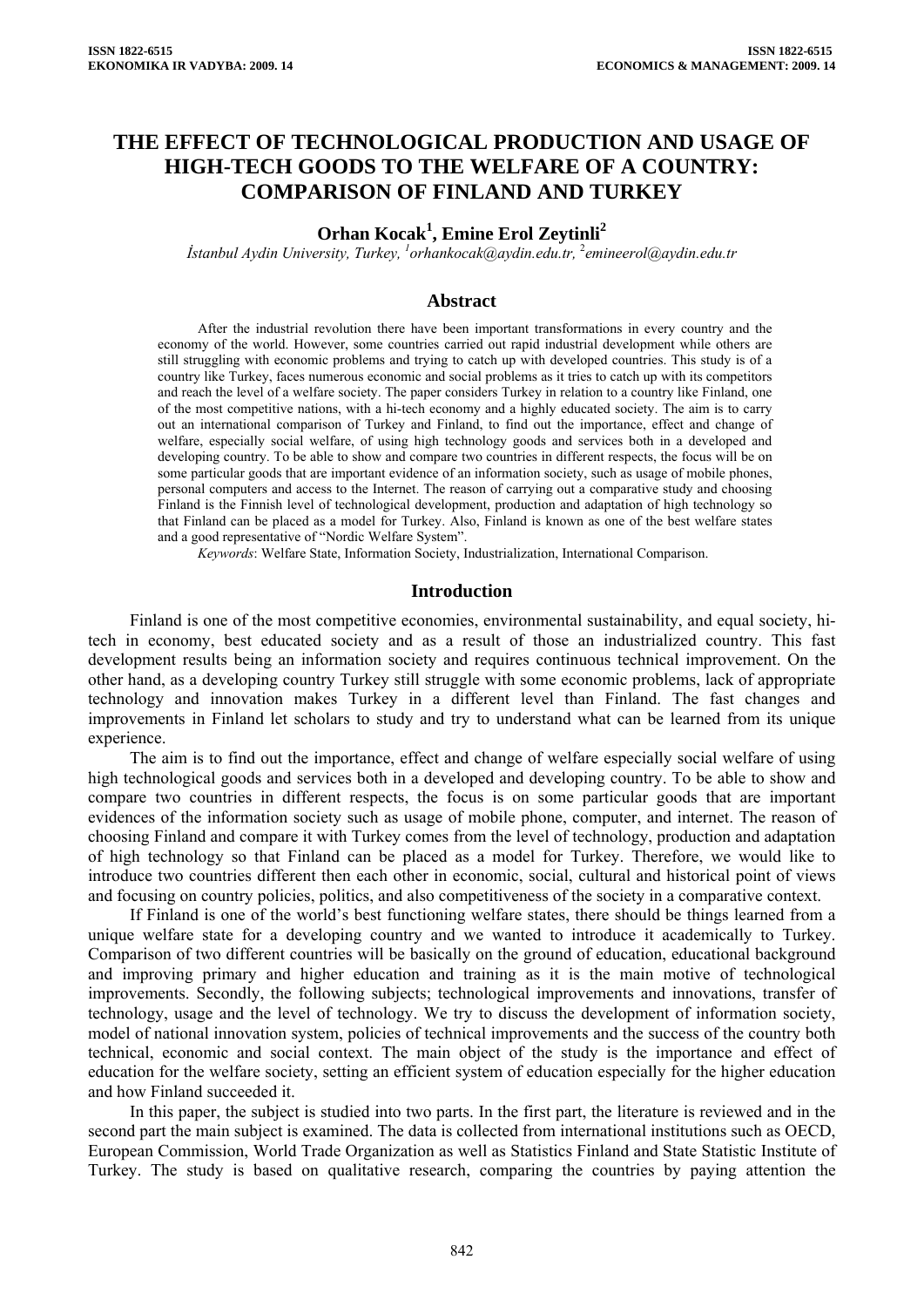numerical changes and annotating the data of different variables. By analyzing and comparing the data of both countries we aim to introduce the differences and the level of welfare state in both countries. Out of the comparison with the help of the data for both countries we aim to draw a conclusion and try to understand the development steps and the level of welfare state of Finland and Turkey.

## **1. The Frame of Welfare State 1.1. The Definition and Developing of Welfare State**

The meaning of the welfare state is changed in terms of the narrow and comprehensive approaches. The meaning of the narrow welfare state is that social improvement can be carried out through income transfer and social services. State plays much effective role for the governance of the economy and politiceconomy by comprehensive welfare state approaches (Esping, 1990). There is not only one definition of welfare state since every country's and region's cultures, traditions, backgrounds, income levels and implementations are different. Therefore, there are many opinions and ideas from different authors related to the meaning and the role of the welfare state.

The main discussion point in relation to the welfare state is certainly that there are causes which trigger interferences of the state to the economy in today's changing conditions (Koray, 2003). Welfare state, in this sense, emerged in the Western Europe after 1950s. However, it was accepted responsibility of the state in which welfare state also wasn't a social security provider also societal equity and welfare during 1950s. In this wide responsibility, it is observed that different welfare models emerged in different countries since both changed the means and scale of state interventions to the economy. Therefore, while making the definition of welfare state, it would be appropriate to consider on different models emerged from different applications.

Esping-Anderson identified three distinctive welfare state regimes, representing different ways in a capitalist economy (Esping, 1990). The first type is the liberal welfare state regime, market-oriented in the distribution of resources and social protection benefits. Public provisions are typically modest, flat rate, and needs-means tested, producing a stigmatized and residual group of beneficiaries. The state encourages market solution by private welfare schemes. USA is the archetype in this category, as well as Canada and Australia while UK is moving in this direction. The second type is the conservative welfare state regime, rooted in corporatism and Catholic social policy, is identified by status-preserving intervention, supporting the market logic of distribution. Family and motherhood are supported, woman is encouraged to stay at home, and the one-breadwinner family is supported by benefits and taxation. Germany, France, Italy, Belgium and Austria belong to this category. The third type is the social-democratic welfare state regime, where social policy is encompassing, with high standards of material living conditions guaranteed, high levels of transfers as well as subsidized public service; hence also high levels of tax rates. Sweden is an important model in this category as well as Finland, Denmark and Norway.

Industrialization, democratization, class fighting and human rights, in  $19<sup>th</sup>$  and  $20<sup>th</sup>$  century, are the main reasons which affected the process of welfare state. There is no doubt that welfare state is not only concerned the problems of industrialization and capitalization but also democratization issues (Koray, 2003). It is accepted that workers' struggles to balance societal and political life were a striking factor for welfare state and its institutions as well as democratization. This process is separated into 4 different eras (Ozdemir, 2004). First era is paternalist, before 1880, problems are resolved by families, NGOs and responsible employers. Second era is called social insurance, between 1880 and 1945; workers are protected under insurance regulated by state institutions. Third one is welfare era, between 1945 and 1975, aimed to increase life standards, provide consistently income and more institutional regulations as well as social insurance. The last one, post-1975, is called reconstruction era in crises.

The origins of welfare state can be dated back to the late 1800s, but social expenditure grew initially very slow. This is understandable, in most cases, since population coverage was incomplete and entitlements were modest. The concept of the welfare state, indeed, emerged only in the post-war decades. By 1960, the median level of social outlays in the affluent democracies had risen to 10 percent of GDP. The real take-off occurred in the 1970s, following a major social reform wave in terms of benefit generosity and population inclusion. By 1990, the median level of social expenditures had risen to 24 percent of GDP, but this hides substantial dispersion, ranging from 15 percent in the US to more than 30 percent in Scandinavia (Esping; Myles 2000).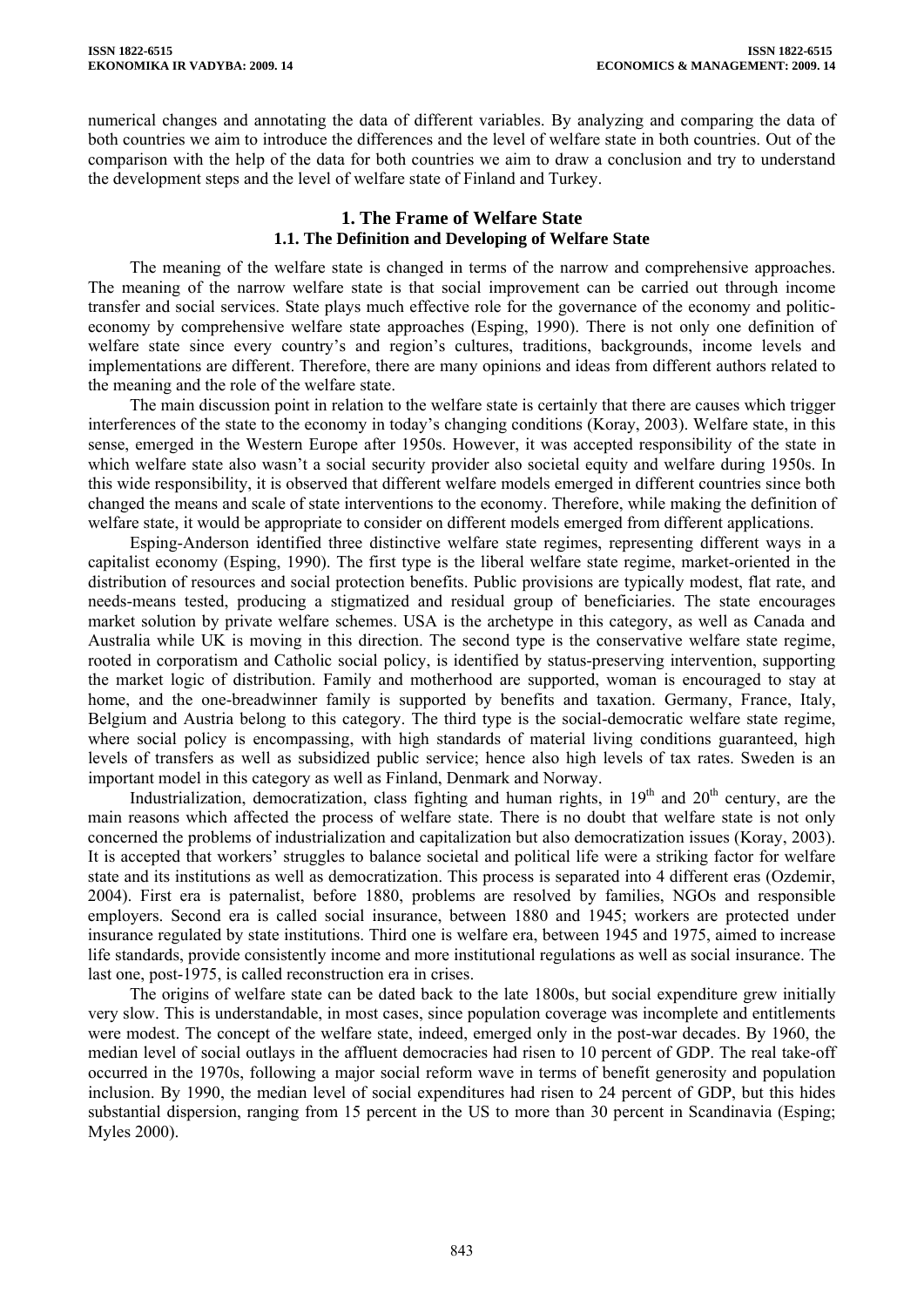#### **1.2. The Role of Welfare State**

Welfare state is an effectively organized public power through policies and governance to orient market actors in the three different ways. First of them, the minimum level income is guaranteed for the individuals and families without regarding their assets' current market values. Second of them, individuals and families are provided to overcome certain current risks and to reduce spreading of insecurity which causes some problems for the individuals and families if they can not overcome those risks like illness, old age and unemployment. The last one is to provide the best existing standards for all of citizens, regardless of their status and classes, in terms of social services generally accepted (Fallis, 2008). On the one hand, those definitions are very important in point of regulatory welfare state in the capitalist market economy. On the other hand, all of them guarantee the best standards of some of the social services and poverty and insecurity are removed or decreased by the regulatory state interventions.

In this sense, countries both should act regulations in line with developed standards and take into consideration today's competitive needs and challenges such as globalization, technological developments and population ageing. Welfare countries are going to work both against challenges and for their societies' welfare. In defining the welfare policy priorities for Finland's EU Presidency as of 1 July 2006, Finnish Minister of Social Affairs and Health Tuula Haatainen and Minister of Health and Social Services Liisa Hysala said that the changes emerged by globalization, technological advancement and population ageing are among the most important challenges facing the European Union today. Thus, to be able to meet these challenges, Finland's aim during its EU Presidency is to identify means to further develop working life and redirect health and social policies. The ministers further stated that, with accelerating globalization, it is necessary to change employment, health and social policies in ways that support social change as effectively as possible (Elina, 2006).

#### **1.3. The Role of Universities on Welfare Society**

Education is very important for today's people and becomes a core public commitment for social citizenship, since full membership in society requires equality of opportunity that can be provided with education. Furthermore, civil and political rights are designed for intelligent persons. Therefore education is an important prerequisite to gain and use welfare services. Education is so necessary that primary and secondary education should be not only compulsory also free. Although universities are not compulsory, they are becoming increasingly important to welfare societies, so that university education is a necessary component for that reason. One of the major commitments of the welfare state is the provision of higher education possibilities (Fallis, 2005).

The universities have democratic role which goes beyond of higher education. Each component of the universities, from undergraduate education to graduate education and research institutions, has a crucial role in democracy of post-industrial and welfare society (Fallis, 2005). The university shares the responsibility to train professionals for the attentiveness, on behalf of benefits of welfare society and to support welfare state and democracy. In knowledge-based post-industrial and welfare society, political choices require assessment of complex questions to support welfare states needs. The university can contribute in scientific fields such as social scientific and humanistic knowledge, cooperating state and private institutions, to generate new ideas which influence today's welfare and knowledge society.

The relations between welfare state and universities are different than other countries in terms of funds. Especially, research universities in the United States include private universities and those supported by state and local governments. The governments see that investment in higher education as a tool for economic, social and cultural development in welfare state. The universities can benefit from welfare states' funds to improve conditions for the students and research potentials. Especially Nordic Countries are supporting their university system to be used financial support by the students (Laanien, 2005). Free education and funds to the universities not only increased total number of higher education enrolments but also decreased inequalities between poor and rich regions in terms of reaching opportunities. Encouragement must work for students and faculty members to get competition. In the American system, federal grants are awarded to individual faculty members within universities rather than to the universities themselves. The competition among faculty members for research funding is an important factor in fostering the quality of university research (Atkinson, 2006).

There must be an individual demand as well as the political will to allocate money. Both are related to the assumptions of high labor market demand and that education is important for economic and social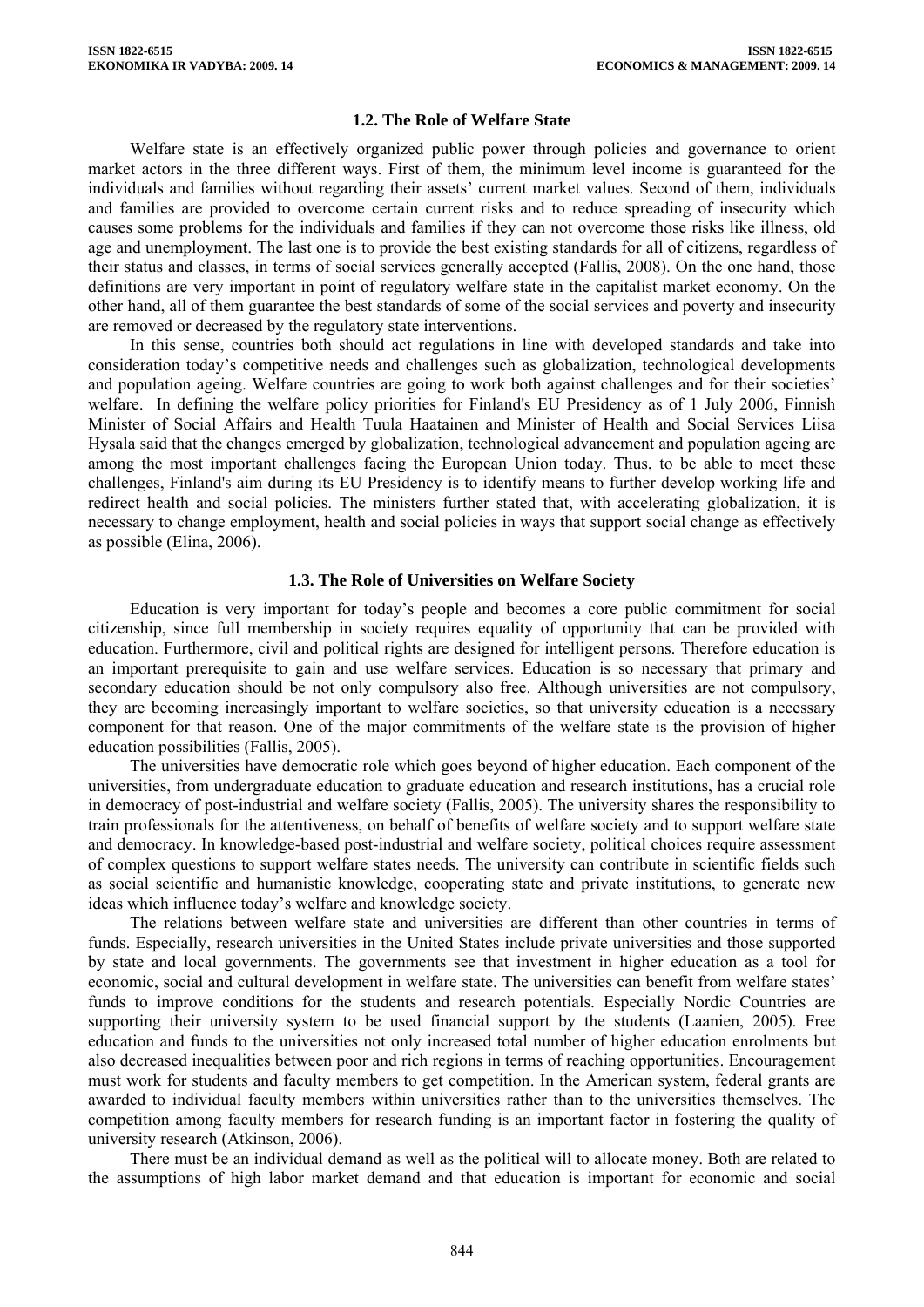development. Individual demand is easy to understand at least as long as private economic return from higher education is high, or at least positive. This is the case in most countries, and is less negatively affected by the strong expansion in higher education than could have been expected. The risk of unemployment is also considerably lower among graduates than those who have lower levels of education (Aamodt, 2008).

## **1.4. The Effect of the Changing Nature of the Industry on Welfare State**

After World War II, development and institutionalization of the welfare state had started to be improved and this process continued until 1975s. Since 1975 globalization and its competitive nature has been affecting welfare state institutions. Globalization has been affecting the foundations of the welfare state for two decades. The interaction of the globalization and the welfare state have been bringing about some problems related to welfare process issues which have not been prevented and more deepened during economic development. With the globalization and economic integration, the world economy is producing a general tendency towards down-sizing of the expenses of the welfare state (Castles, 2001). In this sense, there are some efforts to restrict the role of the welfare state based on both central planned and market oriented economies. Therefore, it is seemed gradually regulations towards minimum protections in the social security policies in the industrialized countries. It is aimed that state must act rules, put some standards, prevent based on speculative economy, and encourage to produce high-tech products and to improve productivity.

In order to reap the benefits of welfare state, deep projections must be done in the industry and lowgrowth or emerging sectors must be supported to compete with others. However, the economic case for limiting investment in low-growth sectors is obvious; countries, like companies, should try to redeploy their resources where the prospects are brighter. How well the market works depends on the strategy and structure of individual companies. Single business companies in low-growth industries will continue to invest despite low returns because they know only one product or industry. Diversified companies can invest in highergrowth sectors within the organization (Scott, 1982).

To be able to direct today's economic strategy in the world, it needs to be constructed a way of thinking that will increase and foster this mobility. This process will help to postulate that countries, like companies, have portfolios of businesses or industries. They can influence not only the mix in the portfolio at any time but also the rate of new business development, the redeployment of human and capital resources to growth sectors, and the withdrawal of those same resources from declining sectors. Consequently, welfare states should be supported by the dynamic industrial strategies and active labor market policies (Scott, 1982).

#### **1.5. The Effect of the Non Government Organizations on Welfare State**

Governments have tried to meet people's demands abandoned by the market sector by building a welfare state. However, features such as bureaucracy, lack of flexibility and inefficiency in decision making set limits on satisfying various demands (Kim, 2004). As an important actor of welfare services, European Union developed member states are now examining existing welfare policies to ascertain whether more appropriate and up-to-date programs, organization and provision of welfare can be designed. Uncertainty about the effects of existing welfare-policy measures and the perceived need to reform or restructure the Western European welfare states, have prompted the belief that alternative welfare-policy strategies are needed (Esping, 1990).

In addition to all burdens on welfare state, the first world wide recession took place, in 1973, due to rising oil prices and then unemployment rates had risen throughout the west world as well as developing and underdeveloped countries. This recession made it difficult for governments to go on with welfare services so that they took into consider to be cut down their expenses. After all these crisis on welfare, governments gradually had begun to change their role for the welfare services by forming and encouraging private and voluntarily organizations called Non Governmental Organizations (NGOs).

EU and national governments are now experimenting with supplementary and alternative welfarepolicy strategies to design more sustainable plan and programs for social protection. One area of focus is the possibility of mobilizing new actors, encouraging alternative welfare producers and finding innovative measures. This means particularly the possibility of strengthening the involvement of NGOs (Halyerson, 2004).

It is possible to say that NGOs are an important factor as a complementary actor and they play a bridging role between government and people. Given the fact that NGOs and government may share the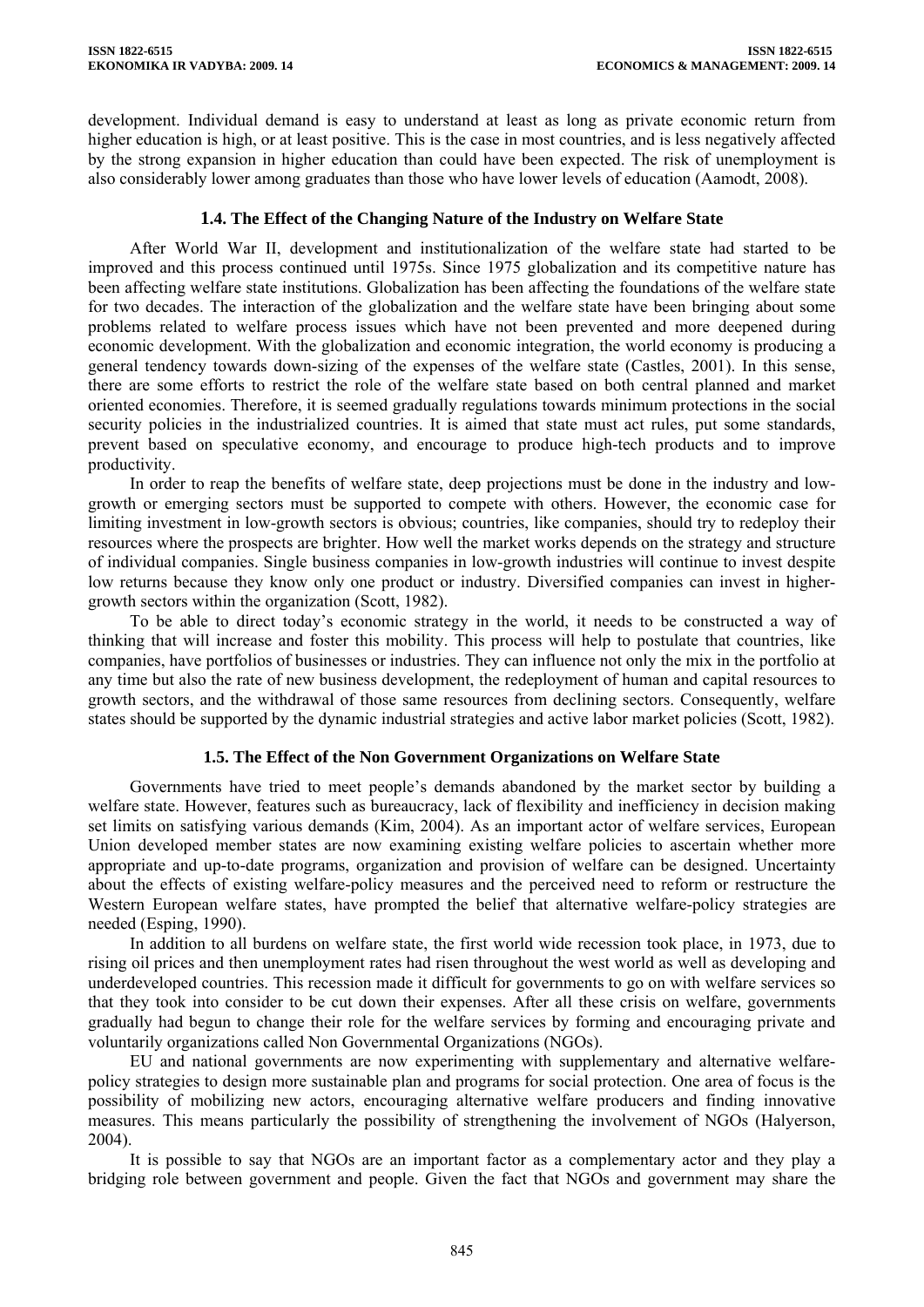same objective of welfare of their people, and that NGOs are increasingly expected to act like market agencies with high standards of accountability and effectiveness, this is perhaps the most distinctive feature of NGOs (Kim, 2004).

## **1.6. The Impact of High Technology on Welfare State**

Technology can not solve social problems itself. However, the existence and the use of ICT are very important not only for economic development but also social improvements in the world. The ICT look like electricity as it was in the industrial era. Studies show the close statistical relationship between diffusion of information technology, productivity and competitiveness for countries, regions, industries and firms. They also show that an adequate level of education in general and of technical education in particular, is essential for the design and productive use of new technologies (Castells, 1999).

It is seen that the world economy undergoing two major structural changes during the last decades. Firstly, increased globalization of the world economy, and secondly, a strongly increased role of (technological) knowledge, mostly in the form of ICTs. The importance of these trends is increasing in developed European countries and in the developed world since 1950s. However, while Europe, Japan and other countries started to catch up in many typical 'American way of life' products, US industry leaped forward in another area, that of science-based industry, in part due to massive public investments in R&D during the Second World War and the cold war that followed. Thus, while Europe was trying to complete its catching-up process, another institutional and technological change was set in motion in the US economy. With hindsight, one may indeed say that this trend towards increased science-based growth was the beginning of the knowledge economy (European Commission, 1999).

Technology has been an important factor such as integral part of job creation and a central concern behind the high unemployment rates in Europe. There are lots of contradictory ideas that whether technology in general, information and communications technologies in particular, can increase employment opportunities and encourage economic activities or not. As a consequence of the economic paradigm shift, and in parallel to technological changes in the post-Fordist economy, major repercussions have affected welfare states in Europe. For instance, long-term employment has diminished dramatically, a process which has usually translated into job insecurity for large group employees. With the extension of the criteria for 'open' market competition stimulated by economic globalization, subsequent de-regulation and market flexibility have allowed for the emergence of new social risks. While new technologies are emerging into markets, obsolete jobs and market are going to be disappeared. On the one side, the rapid introduction of new technologies, spurred by Europe's own integration process and the broader globalization process, has often been singled out as one of the main factors behind widespread job losses in individual industries or among workers with particular skills in many European countries. They are also held responsible for increased wage and income disparities and work insecurity. On the other side, politicians, at both national and European level, businessmen and many technology experts and economists continue to have great expectations with respect to the long-term growth and employment creation potential of new technologies, particularly ICTs (European Commission, 1999).

If costs were the only factor, one would expect that economies with the most intensive redistribution via welfare would be lagging in terms of macroeconomic performance. In fact, countries with welfare benefits are not necessarily at the forefront of technological innovation, on the contrary, most of the small open economies with extensive welfare, such as Denmark, Finland and Sweden, have managed relatively well during the last decade, with total factor productivity increases rivaling the much admired American "New Economy" and an excellent record in terms of technological advances and the insertion into the ICT revolution. Recent research on why growth rates differed so widely during the 1990s has shown that these European economies are already benefiting from the virtuous circle typical of a Knowledge Based Economy (Robert, 2002).

Information and communication technologies have both benefits in the ICT sector and also in other sectors. ICT technologies produce new opportunities and externalities not only for other sectors and but also for broader society. In order to reap the broadest benefits, ICT sector, entrepreneurs and workers should be encouraged and integrated with other sectors. A particularly important type of externality involves investment in training labor and management. Investment in this training is beneficial for the entrepreneur but it has much wider social benefits because skilled labor and middle management can migrate from the firm to other firms or set up new businesses (Khan, 2007).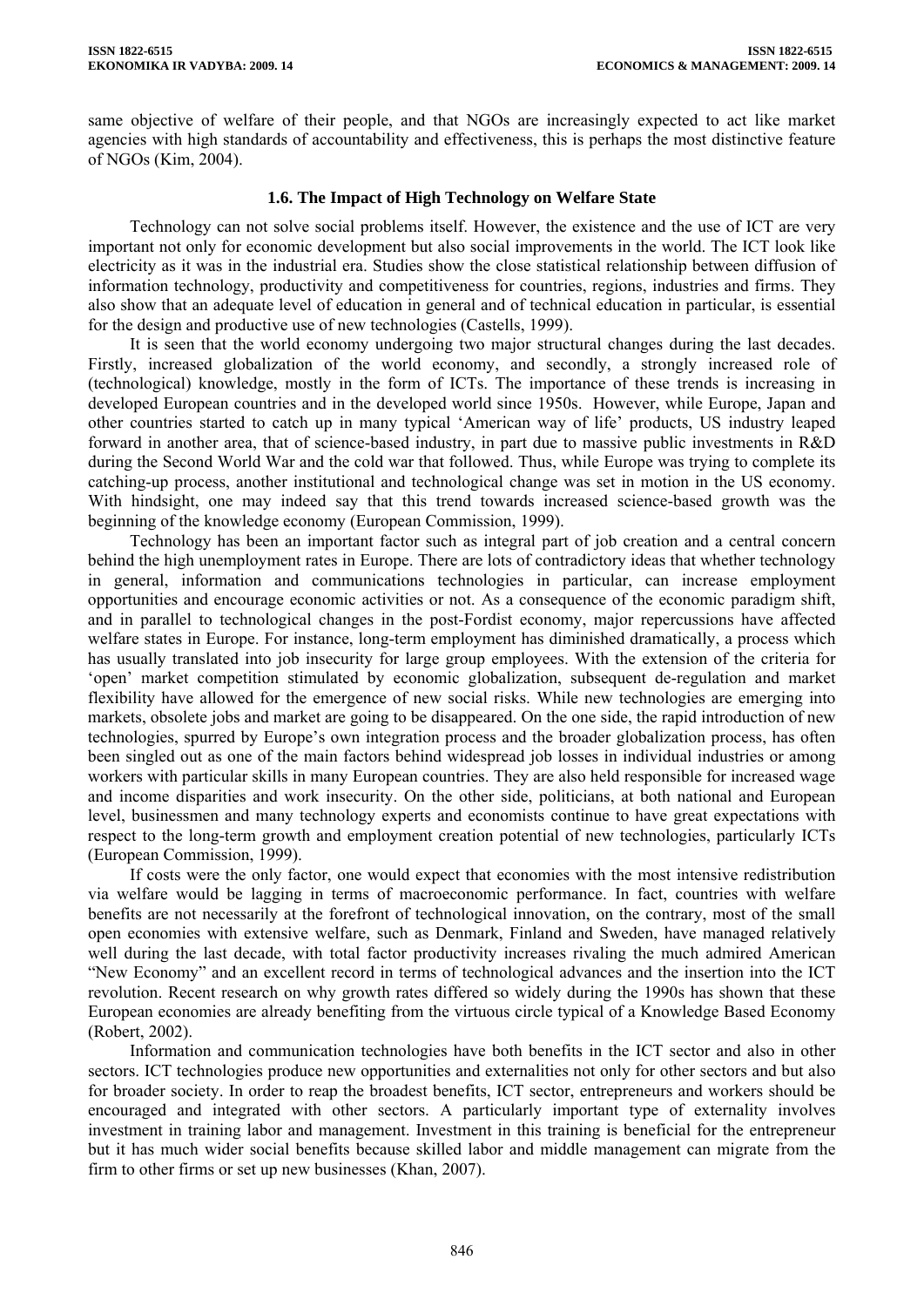Dynamic transformation in the New Economy along with the importance of investment in ICT needs much flexibility in business entry and exit, changes in job tenure and nature, and constant skill upgrading. These issues have important implications for the scope and method of government expenditures and rules for unemployment and pension benefits, on the one hand, and education and training, on the other (Mann, 2001).

However, these aspects of the New Economy can cause problems for the archetypal welfare state. First, transformation in activities means, at least for some time, volatility in employment and businesses, and differential returns to skills, among other things. To the extent that the archetypal welfare state makes these changes easier, either the transformations may not occur or the cost of smoothing them out could be quite high in terms of income support. Second, information is a key ingredient to the transformations and the creation of heterogeneous product bundles. To the extent that the archetypal Welfare State mandates a uniform approach to the use of information, taking the view that it knows best what its constituents want, the heterogeneity in interests will not emerge to inform the marketplace (Mann, 2001).

#### **2. Comparison of Finland and Turkey 2.1. The Technological Development with the Historical Point of View**

Finland is known as one of the best welfare states and a good representative of "Nordic Welfare System" but still different then the other Nordic countries such as Sweden, Norway and Denmark. While other Nordic countries have been existed over centuries as kingdom, Finland is an independence country only after the First World War. Before it was part of the Kingdom of Sweden and Russian Empire as an autonomous Grand Duchy and then got the political independence and formed as a nation state. Finland managed to preserve its uninterrupted democracy since the beginning and in that sense it is one of the leading countries in the world. On the other hand, Turkey was formed after the collapse of Ottoman Empire about the same time after the independence war in 1920s. In the very beginning both Finland and Turkey were agricultural societies, Finland took off in a very fast way and catched up with the developed countries and now is a welfare state while Turkey's adventure and take off period was later and longer in terms of economic development and still struggling with some problems and in the process of information society.

## **2.2. Background and Standard of Education**

Setting an efficient education system enables countries knowledge based economy and allows further specialization, productivity and capital is the only asset that can grow without limits and new knowledge increases the efficient use of resources that are in finite supply (Dahlman *et al.*, 2007). Education is the key element of a knowledge and innovation-driven economy. It affects both the supply and demand for innovation. Human capital and skilled labor complement technological advances. New technologies cannot be adopted in production without a sufficient education trained workforce.

 Finnish and Swedish are the official languages in Finland and although only the 6% of the population speaks Swedish it is considered as the second official language. On the other hand, Sami is the spoken language in Lapland by some thousands of Sami people. The level of literacy is 100%.

Finnish social system is a unique system in very many senses comparing the other countries and Turkey. Education is state funded, medical care is free, life expectancy is higher, and benefits for unemployed citizens are better than Turkey. However, the uniqueness of Finland and Finnish society depends on its own circumstances. The total population of Finland is, three times fewer than the total population of Istanbul, not capital but the most crowded and well-known city of Turkey, 5.2 million. The country is homogeneous in many senses; religion, ethnic background etc.

Finland managed to reach to the welfare state and is one of the leading information societies on the basis of education system which involves technical schools, polytechnics, research institutions, academy of technology, national technology agency, technical research center and universities. As a result of the advanced education system Finnish workforce is highly educated and capable of structuring information and technological infrastructure. Intensive technological development led Finland to be developed in biotechnology that there are several options for scholars in this field.

Comparing with Finland basic education performance of Turkey is lag behind of the international standards and EU member countries. Although a great majority of children with 89% receive primary school education, Turkish students spend fewer years in school then the students in EU countries (World Economic Forum, 2006).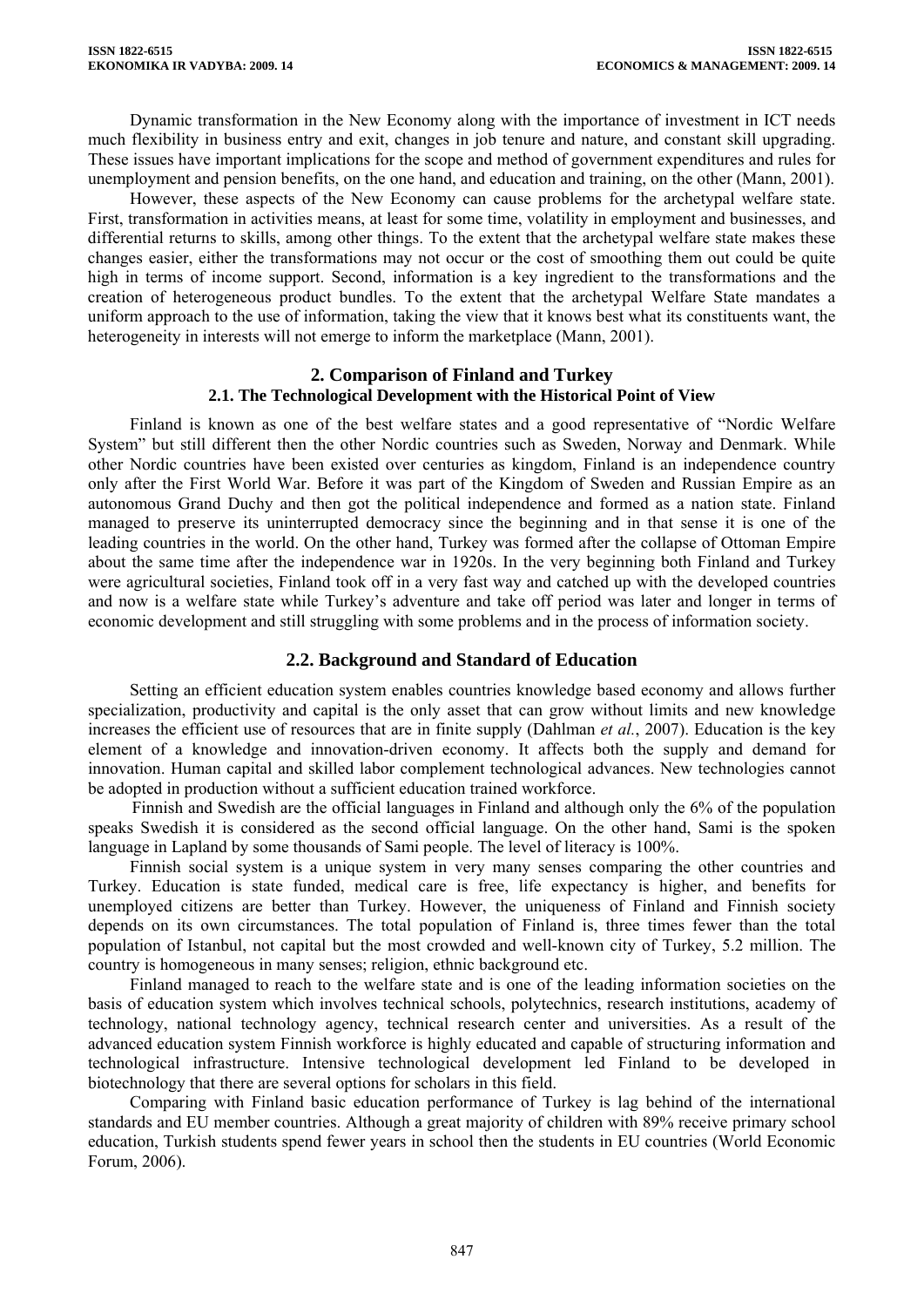$\overline{a}$ 

Apart from the setting the standards on education, share of research and development (R&D) expenditure in GDP is important for the development of ICT sector. In Finland the share has increased over years and when it was 2.04 in the year 1991, it reached 3.50 in ten years and the share in Turkey for the same period changed from 0.54 to 0,64. Therefore, Finland is one of the top countries in technological innovation (Statistics Finland, 2008).

|                                                   | <b>Countries</b> |               |
|---------------------------------------------------|------------------|---------------|
|                                                   | <b>Finland</b>   | <b>Turkey</b> |
| Population (million)                              | 5.3              | 71.5          |
| Percentage of the Level of Literacy               | 100%             | 89%           |
| Percentage of GDP, Share of R&D (2006)            | $3.50\%$         | 0.64%         |
| Mean of Performance on the Science Scale (2006)   | 563              | 424           |
| Percentage of GDP, Investment in Knowledge (2005) | $16.5\%$         | 1.8%          |
| Percentage of Home Computer with Internet Access  | 70% and over     | 10%           |
| Telephone Access per 100 Inhabitants              | 168              | 89            |

|  | Table 1. Comparing Finland and Turkey |  |  |  |
|--|---------------------------------------|--|--|--|
|--|---------------------------------------|--|--|--|

Comparing the two countries in their education systems we see that there are many differences in equity, education and gender. Although secondary school education is compulsory both in Finland and Turkey, Finnish system is more efficient and encouraging for the further studies which is free. In Turkey on the contrary, the basic education is free for everyone but the tendency is towards to the private schools and inefficiency of the system is tried to be filled by the private sources. Increase in economic development supports higher education and requires more skilled workforce and qualified researchers. Comparing countries in OECD level, performance on the science scale, Finland is above but Turkey is below the OECD average that is 500. While Finland occupies the first place with a score of 563, Turkey has its score of 424. For the year 2006, as a percentage of GDP expenditure on R&D is 3.45% in Finland (The highest in OECD is Sweden with 3.82%) and Turkey is 0.79%. In investment in knowledge Finland is amongst the world countries such as USA, Germany, and Great Britain. Finland owns the highest researcher per thousand employed, it is 16.5% for Finland and 1.8% for Turkey as a percentage of GDP for the year 2005. Finland, Sweden, Japan, and New Zealand have the highest number of research workers per thousand persons employed. Rates are also high in the United States, Denmark and Norway. Among the OECD countries, research workers per thousand employees are the lowest in Mexico, Turkey and Italy (OECD, 2008).

## **2.3. High Technology Finland**

Electronic equipments and especially mobile phone production has shown an outstanding growth in Finland as the demand for mobile phone increased. The increase in the demand led Finland to become a high-tech country, mainly led by Nokia, the world's leading telecommunication company. With the fast growing of Nokia and increase in R&D expenditures increased ICT industries and the country has experienced the rapid industrial development. Apart from Nokia, Linux of Linus Torvalds<sup>[1](#page-6-0)</sup> is a world wide famous Finnish operating system and the biggest challenger to Microsoft. Since 1990's electronics and electrical products industry are the most successful export goods of the country. On the other hand, there are number of firms operating in the mobile and information technology sectors. As a result of all the development and technological policy let Finland to be a knowledge based society (OECD, 2008).

The table 2 above lists different countries from the different regions from Western Europe, Scandinavia, and Eastern Europe, showing the international statistics in using computer, internet, mobile phone, to be able to show the difference and compare the level of countries in terms of welfare state. Finland is amongst the most developed nation in the world and it has the information infrastructure upon which leading countries model their futures. In Finland 70% or more people have a home computer with internet access while Turkey is among the lowest ones with 10%. In telephone access and number of telecommunication access per 100 inhabitants Turkey, with Mexico, is lowest OECD country in the year 2005. The access path was 168 for Finland and 89 for Turkey (OECD, 2008).

<span id="page-6-0"></span><sup>&</sup>lt;sup>1</sup> Linux is an operating system which was designed for personal computer users a free or very low-cost. It was developed by Linus Torvalds at the University of Helsinki.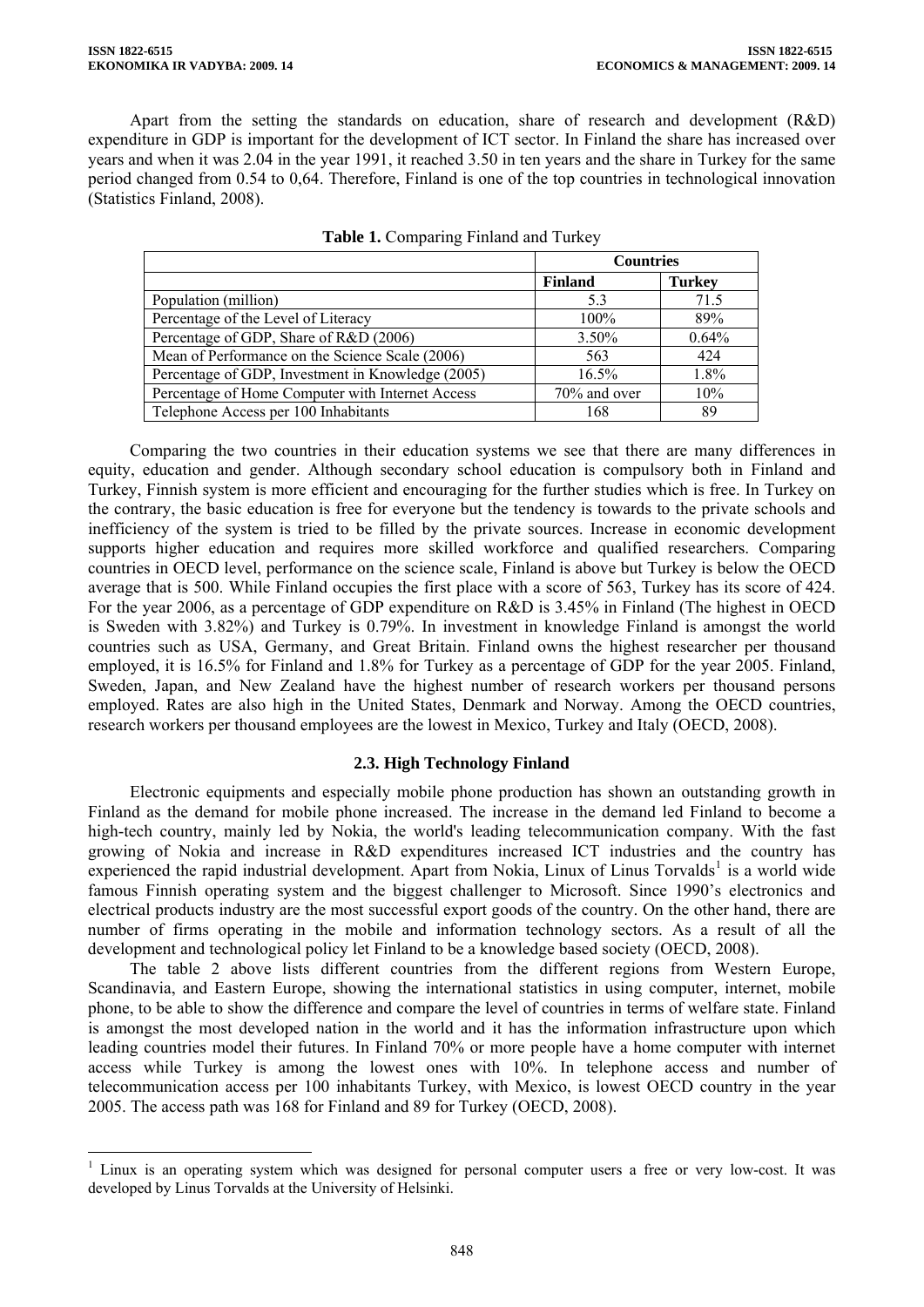| <b>Countries</b> | <b>Home Computer Access</b> | <b>Internet Access</b> | <b>Telephone Access per 100 inhabitants</b> |
|------------------|-----------------------------|------------------------|---------------------------------------------|
| Austria          | 66,8                        | 52,3                   | 152,2                                       |
| Belgium          | 57,5                        | 54                     | 149,2                                       |
| Czech Republic   | 39                          | 29,3                   | 147,5                                       |
| Denmark          | 84,8                        | 78,7                   | 175                                         |
| Finland          | 71,1                        | 64,7                   | 168,3                                       |
| France           | 56,4                        | 40,9                   | 136,7                                       |
| Germany          | 76,8                        | 67,1                   | 156,2                                       |
| Greece           | 36,7                        | 23,1                   | 163,2                                       |
| Hungary          | 49,5                        | 32,3                   | 128,3                                       |
| Iceland          | 84,4                        | 83                     | 179,5                                       |
| Ireland          | 58,5                        | 50                     | 148,5                                       |
| Italy            | 47,6                        | 40                     | 175,1                                       |
| Luxembourg       | 77,1                        | 70,2                   | 225,5                                       |
| Mexico           | 20,5                        | 10,1                   | 65,5                                        |
| Netherlands      | 80.0                        | 80.3                   | 161,5                                       |
| New Zealand      | 71.6                        | 64.5                   | 153,2                                       |
| Norway           | 75.3                        | 68.8                   | 165                                         |
| Poland           | 45.3                        | 35.9                   | 107,3                                       |
| Portugal         | 45.4                        | 35.2                   | 153,1                                       |
| Slovak Republic  | 50.1                        | 26.6                   | 103,7                                       |
| Spain            | 56.9                        | 39.1                   | 151,2                                       |
| Sweden           | 82.5                        | 77.4                   | 177,5                                       |
| Turkey           | $12.2^2$                    | 7.7                    | 89                                          |
| United Kingdom   | 71.4                        | 62.6                   | 172,4                                       |

**Table 2.** Percentage of Households with access to a Home Computer, Internet and Telephone

*Source: OECD Factbook 2008: Economic, Environmental and Social Statistics, OECD 2008 at (http://oberon.sourceoecd.org/vl=937970/cl=11/nw=1/rpsv/factbook/)* 

Also in global competitiveness ranking Finland is one of the top in the list. While Finland is the second country after Switzerland in institution, infrastructure, macroeconomic stability, health, education and training, technological readiness and innovation, Turkey is 59th country in the list (World Economic Forum, 2008-2009).

Although a small size, Finland is a leader country in promoting information society among the European leaders. Finnish people have access to use computer and internet more often than most other European citizens. Also at work places internet usage is common. Public libraries offer free services including free internet access points. Young people can have access to internet easily and freely at schools, universities, public libraries. In Turkey on the contrary, the rate is above the OECD and EU average in computer usage and having access to internet. In the schools, universities and institutions access is limited or restricted. Therefore, there are private businesses that offer computer and internet services are called "Internet Café". In terms of electronic government, civil servants do not always have access to internet as much as Finnish workers have or lack of technological readiness brings some problems in Turkey. On the other hand in Finland, the rate is as higher as the rate in home access.

#### **2.4. Comparison: Learning from Finland**

Finland is a very interesting case for scholars who are interested in economic development and comparative study. Because Finland is called a country managed to turn the crisis of 1990s into an opportunity.

Finland was named the world's most technologically advanced and also the least corrupt country. "Finland is reckoned to be the least corrupt country in the world, according to the annual index of perceptions of corruption compiled by Transparency International, a Berlin-based organization that aims to fight corruption worldwide." (The Economist, 2002). According to the World Economic Forum (WEF) it is shown to have one of the two most competitive an innovative economies, the best environmental

 $\overline{a}$ 

<span id="page-7-0"></span> $2^2$  The data for Turkey is for the year 2005.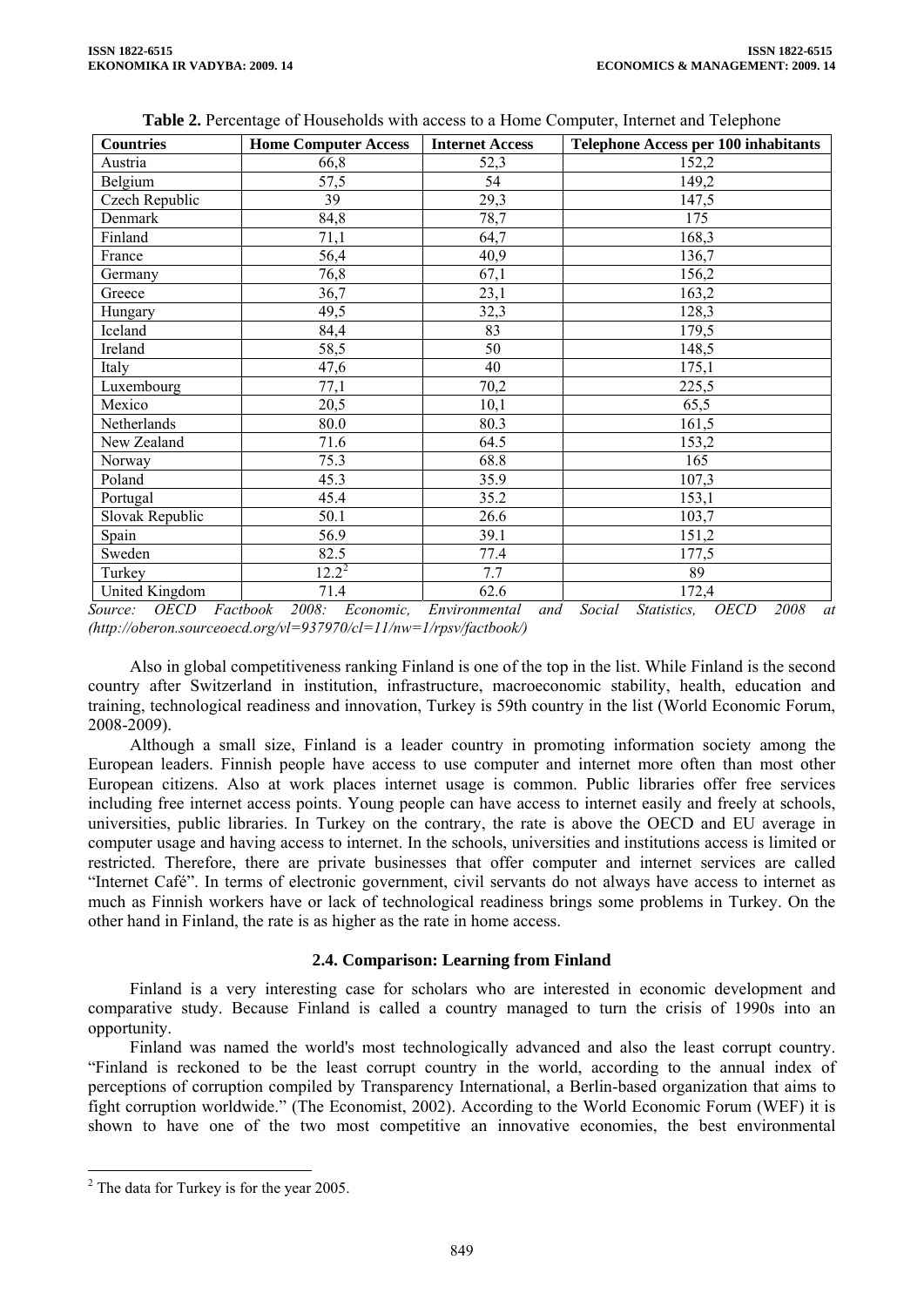sustainability, one of the most equal society, healthcare, primary education, higher education and training, institutions and infrastructure (World Economic Forum, 2008-2009).

Reaching to the level of a welfare state started to be aim important concept in major European countries after the Second World War but as a developing country like Turkey industrialization and the capital accumulation was the major issue in the country and we cannot say that Turkey pursued policies towards welfare state but many towards to be a social state. And industrialization mainly took place in Turkey after 1980s.

Finland is an advanced country in the field of information society and moreover one of the world's most technologically developed country. The country is one of the global leaders in the frequency of internet hosts, mobile phones and personal computers as well. This is a common Nordic feature, concluding on the basis of data on Sweden, Denmark and Norway. International comparisons also show that Finland is one of the world's leading information societies in per capita terms. Main EU countries which are reflected as European leaders of information society are keen in promoting technical improvements as important elements of information society.

Finland's uniqueness can be explained partly by the Nordic welfare system but mostly the by the country's own phenomena that are focus on education in any level, public education which is free and towards efficiency and productivity that is a requirement of welfare society. Finland is not a very densely populated country but high level of education and investment in ICT especially benefiting from a crisis in 1990s and recovering in a very better situation helped the country to develop an information society.

Finland can be a model country for many developing countries including Turkey, for the technological improvement and innovation. Productivity is a very important phenomenon for the welfare society to be able to supply the financial requirement of welfare society. Therefore, with a better quality of infrastructure, better institutions, better human resources and young population, Turkey can catch up and improve the situation in terms of welfare state.

The importance of reaching to the welfare society, using and producing technology is closely related to the level and quality of education. Apart from Finland, Turkish educational system especially higher education and training needs to be more sophisticated compared with the EU standards. To be able to produce technology, first the country should be familiar with, absorbing and adopting the existing technology. For the ICT technologies high level education is required, Turkey is far from the EU standards in ICT adoption and although it has been fast in last years, rate of computer, internet and mobile phone usage still remains low.

The skill the labor force needs to be able to adapt a very fast changing technological environment education plays a crucial role especially in higher education and training. Therefore for the rapid technological adoption and later on innovation structural transformation is needed in Turkish education system for improving the human resources.

As a developing country Turkey is lack of technological infrastructure and mainly depended on technology producer countries. Therefore, the main emphasis should be put on setting a technology policy and working towards this aim. In that sense, effectiveness and efficiency in education is the key factor that the country needs to strength the system. By that way, citizens can be user and producer of technology. Also, higher education and the number of researcher should be increased for the national best interests.

#### **Conclusion**

The rapid change and fast growth has proven the significance of economic regime, innovative technologies, infrastructure and particularly education. Because citizens need sufficient supply of education to be able to use it on the national best interest in accelerating the growth and turn into welfare state. The study and comparison has shown that Finland achieved the transformation with the help of above mentioned factors. On the other hand, Turkey needs more firms, organizations, research institutions, and the cooperation of private firms and universities for being capable of creating technology.

Throughout the study we have seen that achieving the welfare state is closely related to the level of education, providing equal education opportunities for everyone and supply high level of education and increasing productivity, creating technology in return. The level of education is closely related to the level of production and efficiency of labor force and efficiency can be reached only by the highly educated labor force. Although resource intensive sectors were dominant in Finland in 1990s, it experienced a very fast transformation and turned out to be one of the advanced information and communication society. Two